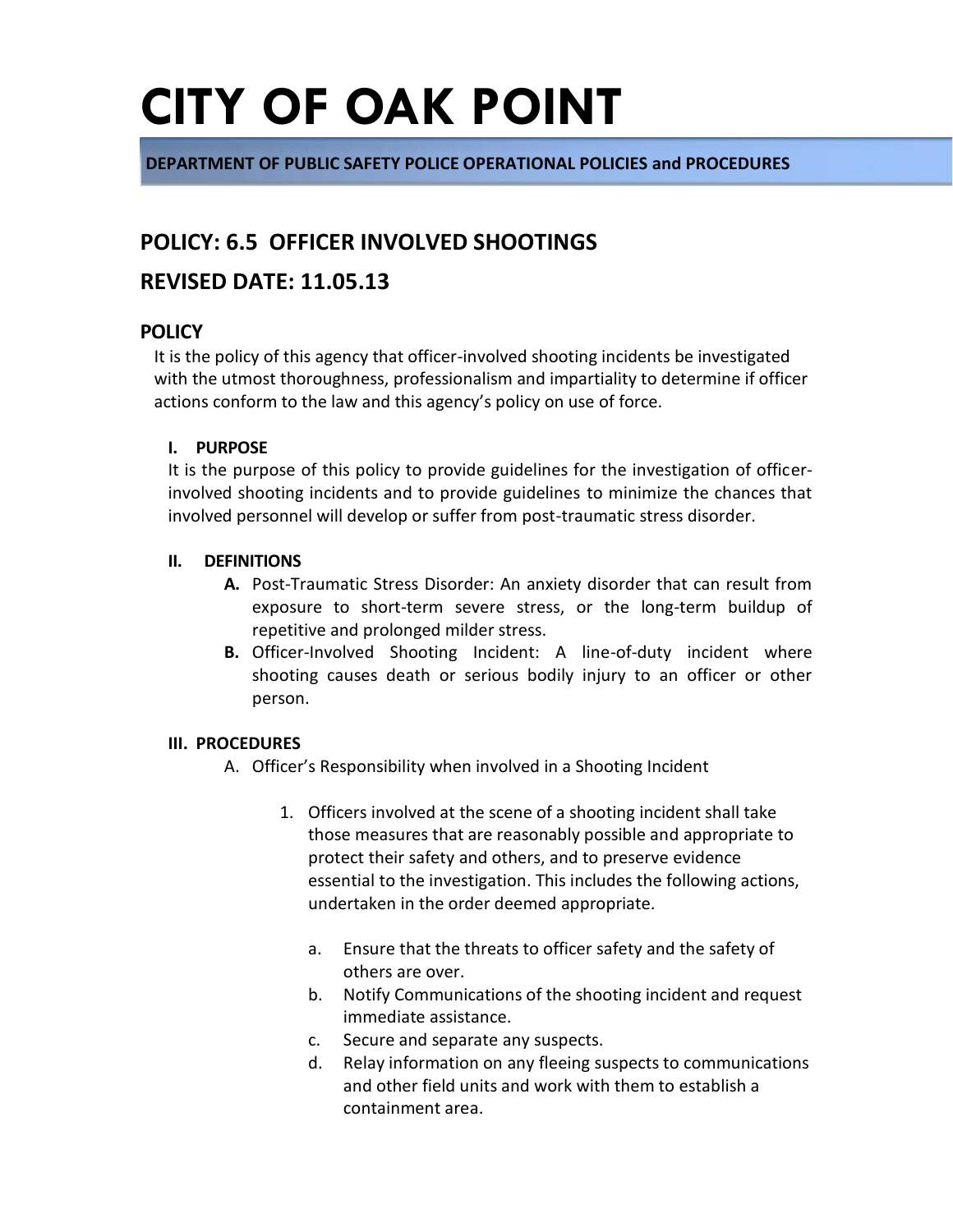- e. Request a supervisor and emergency medical services, and any other assistance required immediately.
- f. If injured, administer emergency first aid to one self first. Then, administer basic first aid to suspects and others, as ability and the situation deem possible, pending arrival of emergency medical assistance.
- g. Holster any involved handguns or secure them in place as evidence. Secure long guns in the prescribed manner or in place as evidence. Do not open, reload, remove shell casings or in any other manner tamper with involved firearms. Take note of the time, survey the entire area for relevant facts, individuals who are present and who departed the scene, witnesses, potential suspects and suspect vehicles.
- 2. As time and capabilities permit before supervisory and other assistance arrives:
	- a. Secure the area, establish a perimeter with crime scene tape and limit access to authorized persons necessary to investigate the shooting and assist the injured. Protect evidence from loss, destruction or damage that is likely to occur before backup can arrive. Ensure that evidentiary items are not moved or, if moved, note the original location and position of persons, weapons, and other relevant objects and evidence.
	- b. Record the names, addresses and phone numbers of all witnesses and other persons present at the shooting scene and request that they remain on hand in order to make a brief statement whether or not they say they saw the incident.
- B. Handling of Officers at Scene of Shooting Incident
	- 1. A supervisor shall be dispatched to the scene of the incident, and shall assume primary responsibility for protecting the scene and caring for involved personnel.
	- 2. Ensure the safety and determine the condition of the officer(s), suspect(s) and third parties. Summon emergency medical service providers if not yet summoned for officers, suspects and third parties.
	- 3. If the officer has been shot or otherwise injured in the shooting: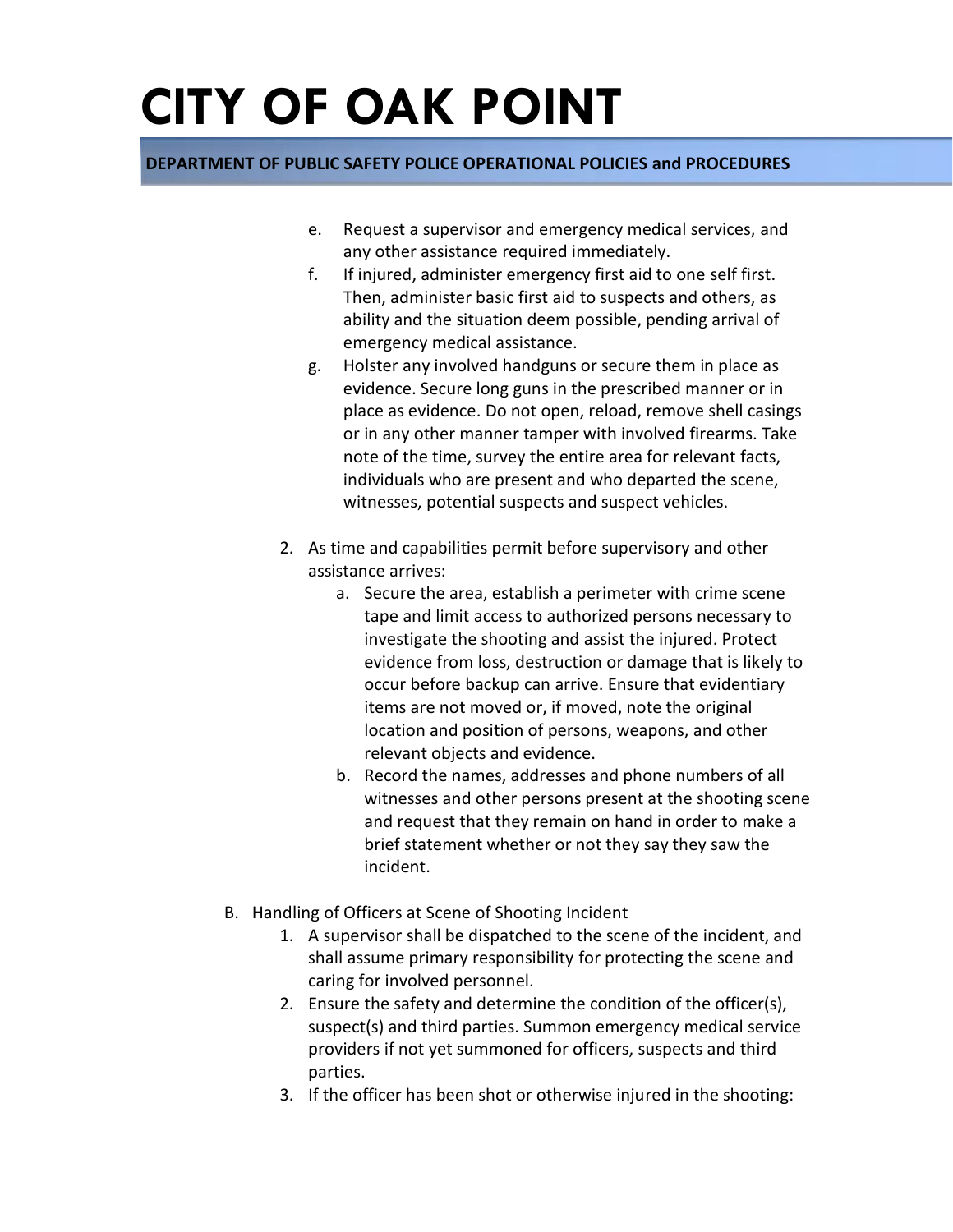- a. Ensure that an officer accompanies and remains with the officer at the hospital.
- b. Ensure that the officer's family is notified on a priority basis and in person when possible. Ensure that they are assigned transportation to the hospital or other location where they are needed as soon as possible. Do not release the officer's name prior to the family's being notified.
- c. Assign an officer to the family for security, support, control of the press and visitors, establishment of communications and related matters.
- d. Ensure that the clothing of officers and other injured persons is collected for potential evidentiary purposes and that related equipment of the officers is safeguarded.
- 4. The supervisor should contact Communications and advise them of the condition of the officers and suspects and the exact location of the incident and request they immediately contact:
	- a. The Director of Public Safety
	- b. Sergeant
	- c. Crime Scene Search personnel
	- d. Public Information Officer
	- e. Sergeant Betz
- 5. Establish a Command Post and appoint a recorder to make a chronological record of all activities including any personnel who entered the crime scene. The recorder shall prepare a supplement report detailing their activities and observations and the original chronological record will be placed in evidence after the scene is cleared.
- 6. If the officer is not immediately transported to the hospital, the supervisor shall briefly meet with the involved officer(s).
	- a. Only minimal, preliminary questions should be asked about the incident. The officers should be advised that a more detailed debriefing will be conducted at a later time. The supervisor must however obtain sufficient information to protect the scene and begin an investigation. At a minimum the supervisor should determine: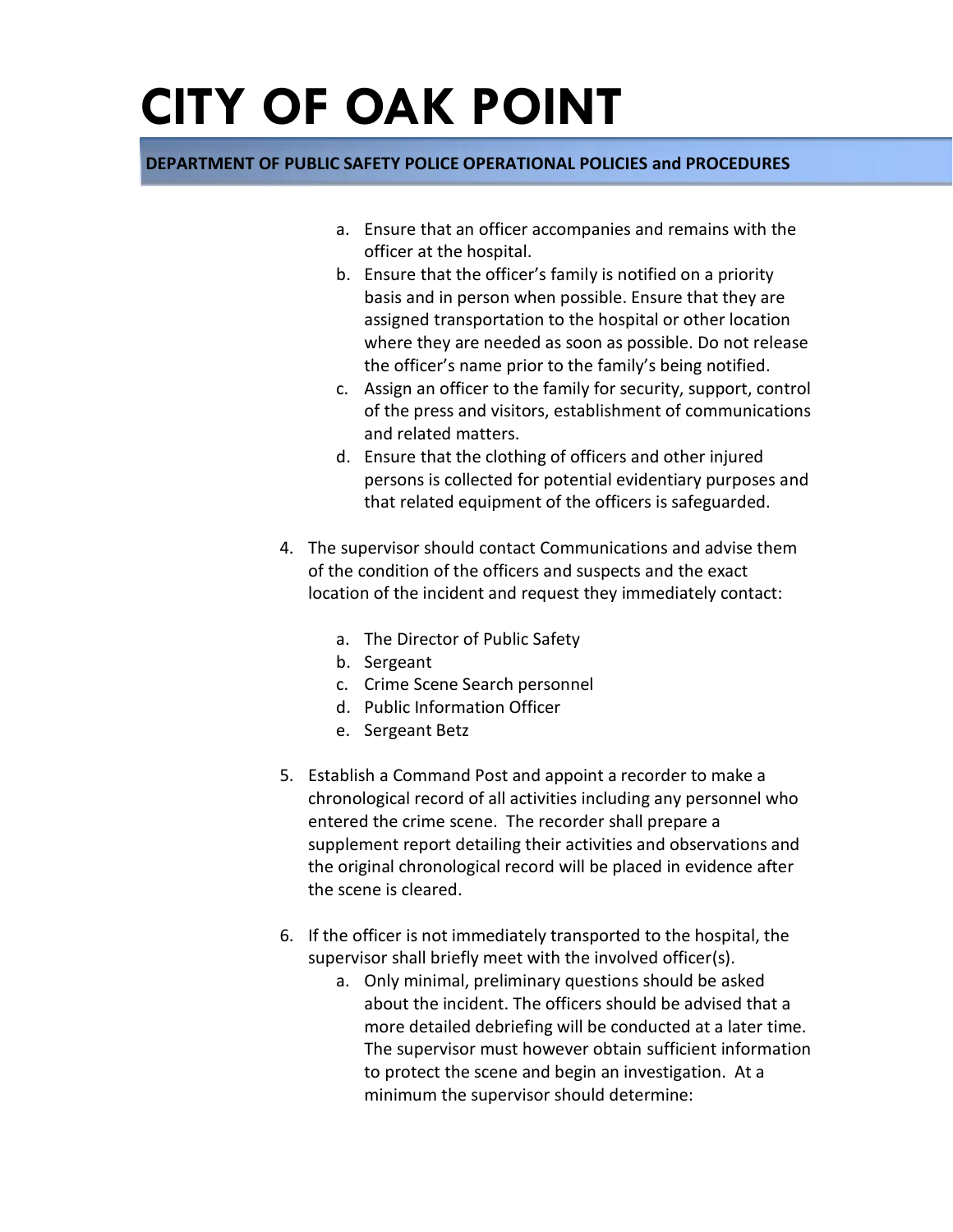- i. If any other suspects are at large and any descriptions
- ii. Approximate number and direction of shots fired (to protect crime scene and ensure no other persons are injured)
- 7. During any period where the involved officer is required to remain on the scene, but has no immediate duties to fulfill, the officer should be taken to a quiet area away from the scene of the incident. If available, a peer counselor or other supportive friend or officer should remain with the officers, but should be advised not to discuss details of the incident.
- 8. The officers should be advised that they may seek legal counsel.
- 9. Any standard investigations that will occur concerning the incident should be discussed with the involved officers. The investigations shall include a criminal and internal investigation.
- 10. The officers should be advised not to discuss the incident with anyone except a personal or agency attorney, union representative, or departmental investigator, until the conclusion of the preliminary investigation.
- 11. The supervisor shall determine whether the circumstances of the incident require that the officer's duty weapon be taken for laboratory analysis. Where the duty weapon is taken, the supervisor shall:
	- a. Take custody of the officer's weapon in a discrete manner; and
	- b. Replace it with another weapon, or advise the officer that it will be returned or replaced at a later time, as appropriate.
- 12. Involved officers should notify their families about the incident as soon as possible. Where an officer is unable to do so, an agency official shall personally notify his family, and arrange for their transportation to the hospital if needed.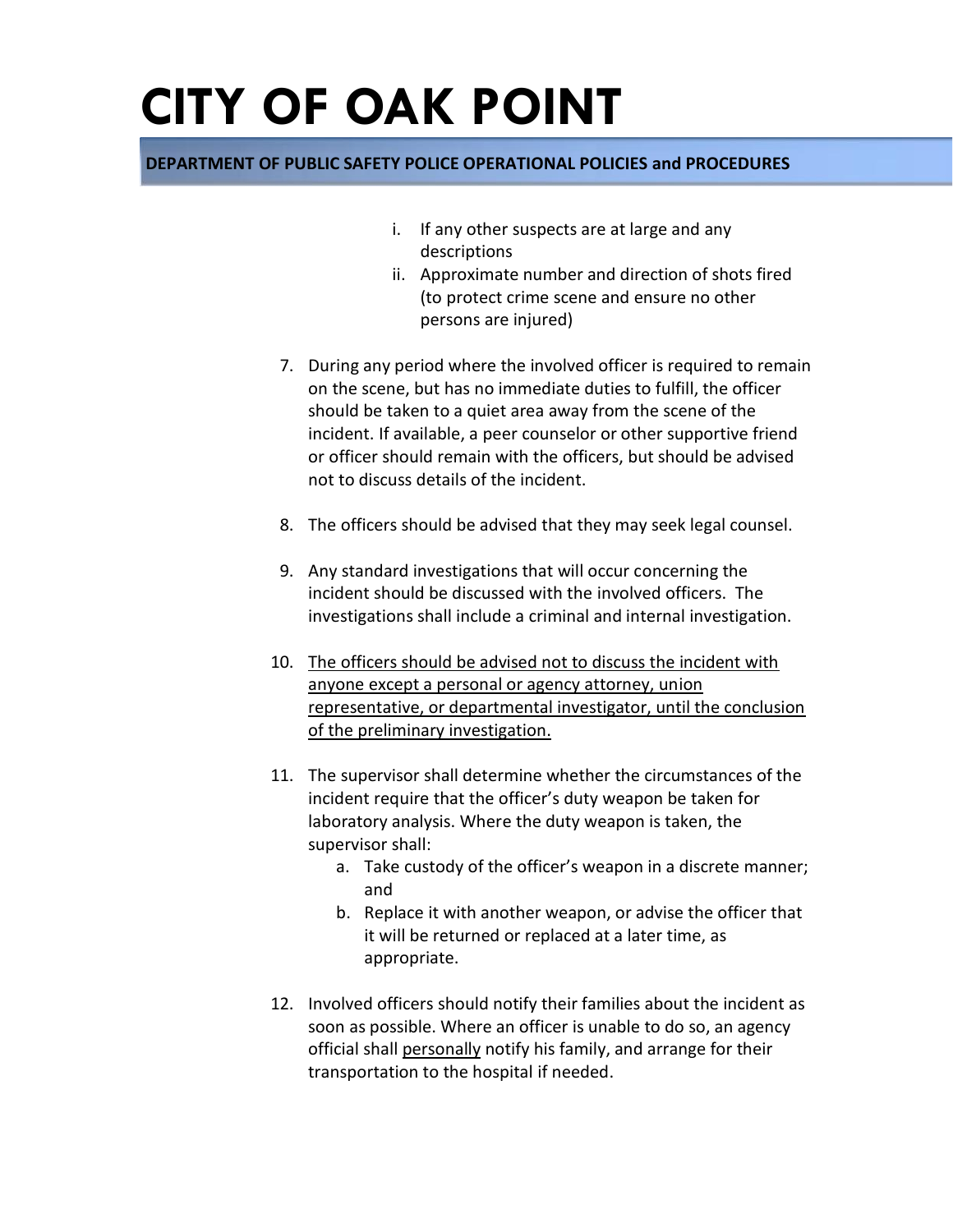- 13. At all times, when at the scene of the incident, the supervisor should handle the officer and all involved personnel in a manner that acknowledges the stress caused by the incident.
- 14. Once the scene is secure, if investigators have not yet arrived, the supervisor shall begin doing the following:
	- a. Locate and secure in place the officer's weapon and shell casings.
	- b. Locate and secure suspects weapon and shell casings.
	- c. Collect information about the suspect including name, address, age, and DOB.
	- d. Locate and secure any clothing that may have been removed from the suspect or officer by medical personnel.
	- e. Attempt to determine the original shooting positions of the suspect and officer(s).
- 15. Upon arrival of investigators, the supervisor will brief the appropriate personnel on the details of the incident. The supervisor shall prepare the original basic offense report concerning the incident and prepare a detailed supplement report his or her activities after being notified.
- C. Investigation
	- 1. Two different investigations may be conducted after an officer involved shooting incident.
		- a. If the officer was shot at, injured, killed, or otherwise the victim of a criminal offense, a criminal investigation will be conducted to determine the identity of the suspect and for subsequent prosecution.
		- b. If an officer shot at a suspect, an administrative investigation shall be conducted to determine compliance with departmental policy.
		- c. If an officer shot at and hit a suspect, a criminal investigation shall be conducted to determine if the officer is criminally culpable for his or her actions.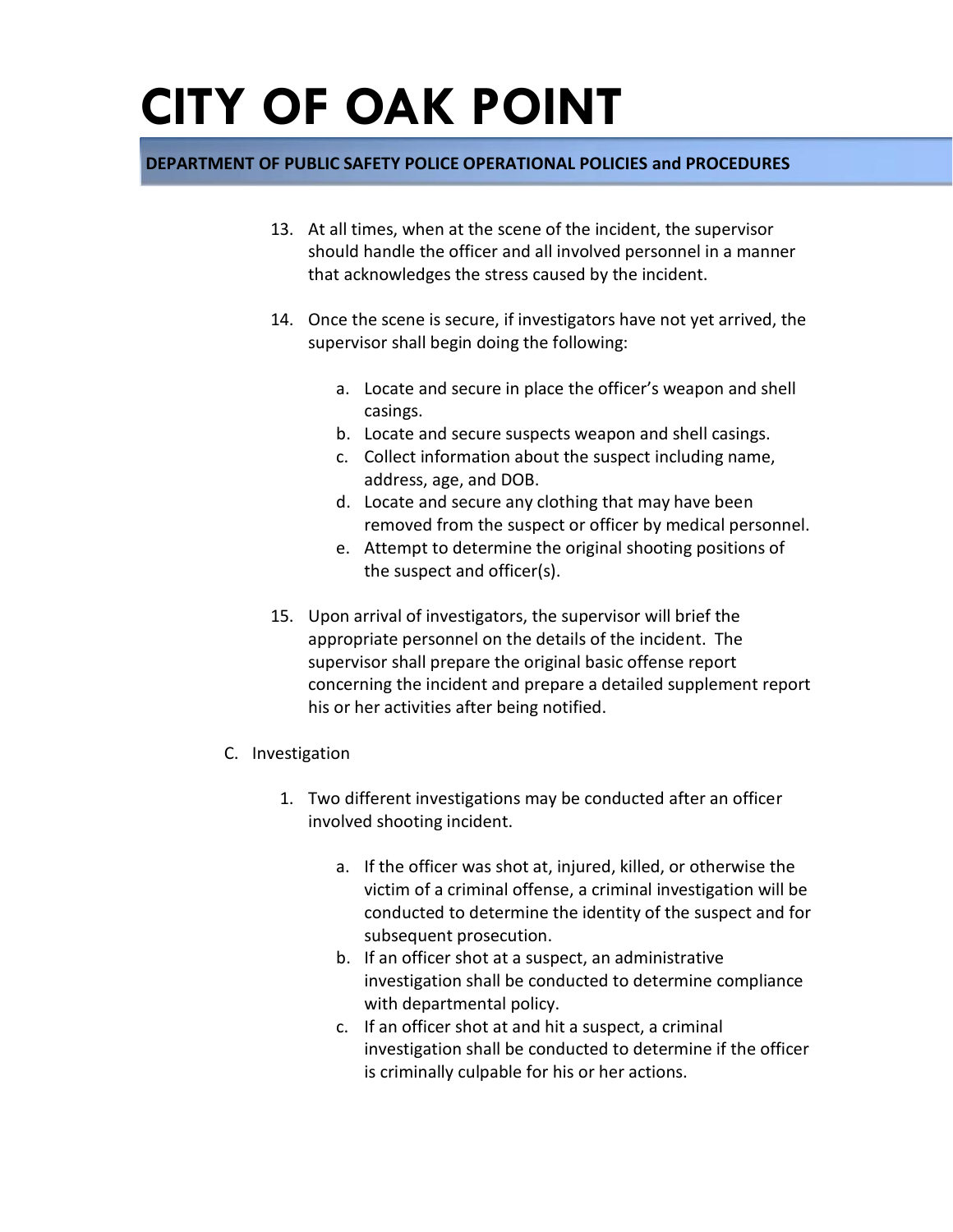- 2. These investigations, if both are required, may run simultaneously, with the criminal investigation taking precedence.
- 3. The Director may request another agency conduct either investigation if circumstances warrant.
- 4. Investigators will be well versed in the issues of Garrity v. NY to avoid improper contamination of the criminal investigation.
- 5. Upon arrival of investigators, they will first ensure the tasks itemized above have been completed. They shall then conduct their investigation to include:
	- a. Receive a general briefing and walk-through by the supervisory officer regarding the circumstances surrounding the shooting. The decision to conduct a walk through with the involved officer at this time must be made based on:
		- i. The type of investigation being conducted
		- ii. The physical and mental state of the officer
		- iii. The availability of the officer's attorney
		- iv. The circumstances at the scene
	- b. Ensure that the overall scene and evidentiary items are photographed and videotaped. Videotape all persons present at the scene. Color photographs of the officer as he/she appears at the scene shall be taken, to include any injuries sustained.
	- c. Ensure thorough inspection of the scene and proper collection of all items and substances of evidentiary value.
	- d. Obtain taped statements from the suspects. Ensure that notification is provided to next-of-kin of injured or deceased suspects.
	- e. Locate and identify witnesses and conduct initial taperecorded interviews.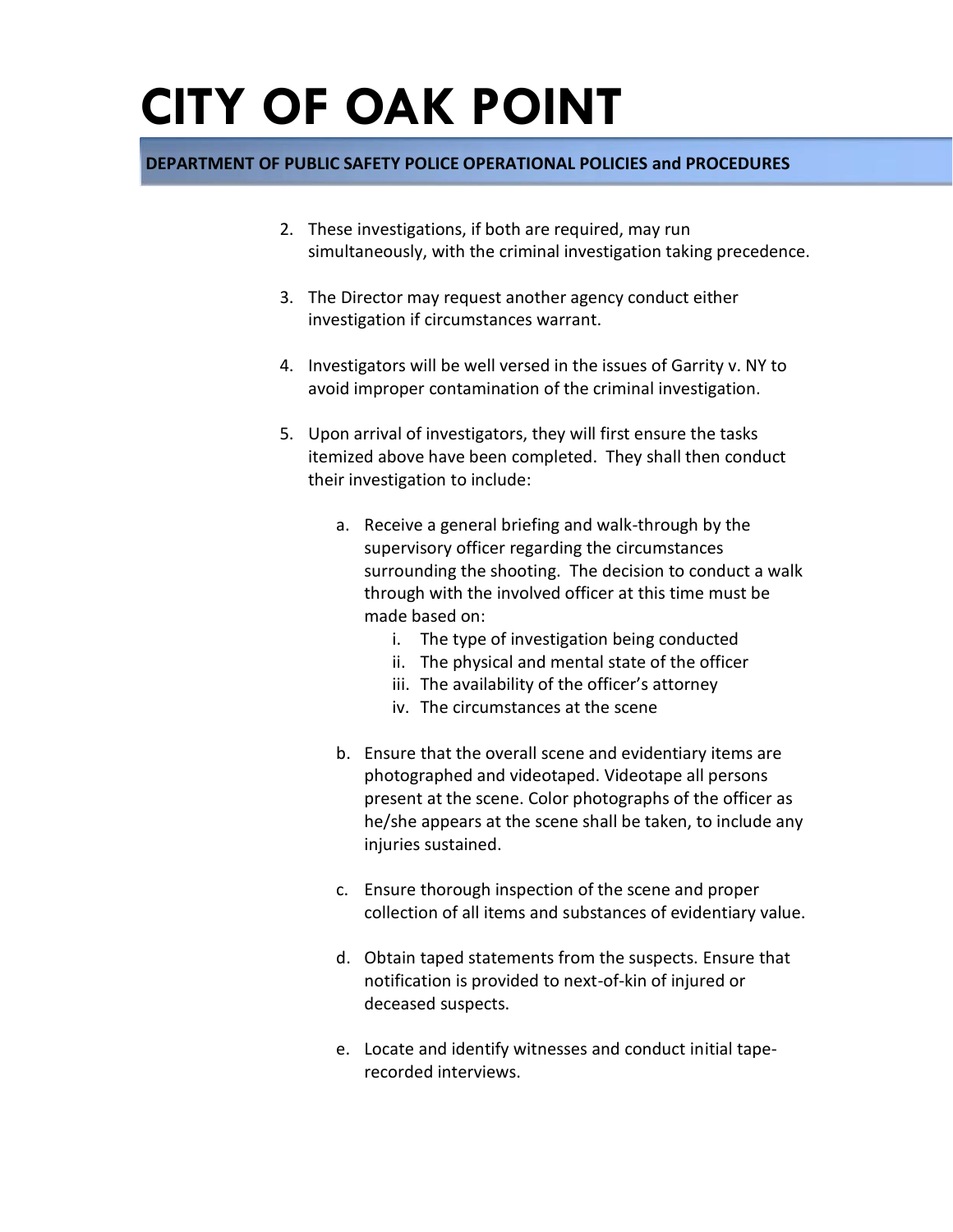- f. Tape record interviews with fire department personnel, emergency medical service providers and other first responders to the scene.
- g. Conduct separate tape recorded interviews with each officer involved.
- h. Conduct the interview in a private location away from sight and hearing of agency members and others who do not have a need and a right to the information. Advise the officers not to discuss the incident with anyone except a personal or agency attorney, union representative or departmental investigator until the conclusion of the preliminary investigation.
- i. Be cognizant of symptoms of post-traumatic stress, to include time and space distortions, confusion, hearing and visual distortion and emotional impairment, including shock. (Defer tape-recorded interviews if these symptoms are evident.)Take any weapon fired by the officer(s) into custody and handle it as evidence. Firearms shall be taken from officers in a discrete manner and the OIC shall ensure that arrangements are made to replace them with other firearms or advise the officers that they will be returned or replaced at a later time.
- j. Contact the coroner and obtain autopsy of officer and/or suspect if required. Determine entrance and exit wounds, estimates of the shooter's position, the presence of alcohol or controlled substances or other related evidence.
- 6. The results of any criminal investigation conducted will be presented to the Grand Jury for independent review.
- D. Post-Incident Procedures
	- 1. Involved personnel shall be removed from line duties pending evaluation but shall remain available for any necessary investigations.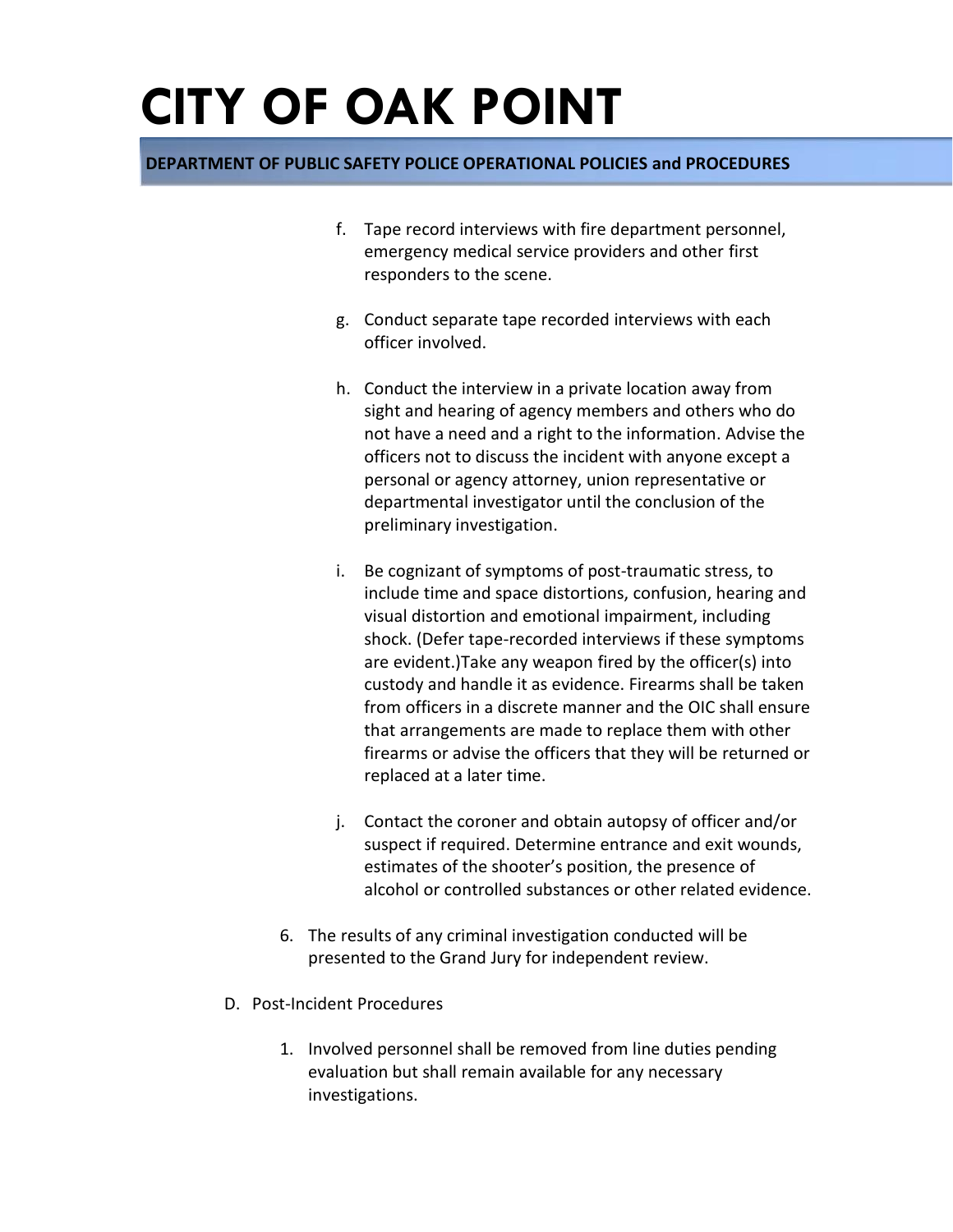- 2. All officers directly involved in the shooting incident shall be required to contact an agency designated specialist for counseling and evaluation as soon as practical after the incident. Involved support personnel should also be encouraged to contact such specialists after a shooting incident. After the counseling sessions, the specialist shall advise the agency:
	- a. Whether it would be in the officers' best interest to be placed on administrative leave or light duty, and for how long;
	- b. Where the officers were relieved of their duty weapons after an incident, at what point they should be returned;
	- c. What will be the best continued course of counseling. The agency strongly encourages the families of the involved officers to take advantage of available counseling services.
- 3. Any agency investigation of the incident shall be conducted as soon and as quickly as practical.
- 4. The agency should brief other agency members concerning the incident so that rumors are kept to a minimum.
- 5. All personnel involved in a shooting incident should be advised that they are not permitted to speak with the media about the incident. Officers shall refer inquiries from the media to a designated agency spokesperson, unless otherwise authorized to release a statement pertaining to the incident.
- 6. In order to protect against crank or abusive calls, officers should be advised to have phone calls answered by another person for several days if their names are released to the public.
- 7. Officers directly involved in the shooting incident shall be required to re-qualify as soon as practical.
- E. Daily Stress Recognition
	- 1. As post-traumatic stress disorders may not arise immediately, or the officers may attempt to hide the problem, each supervisor is